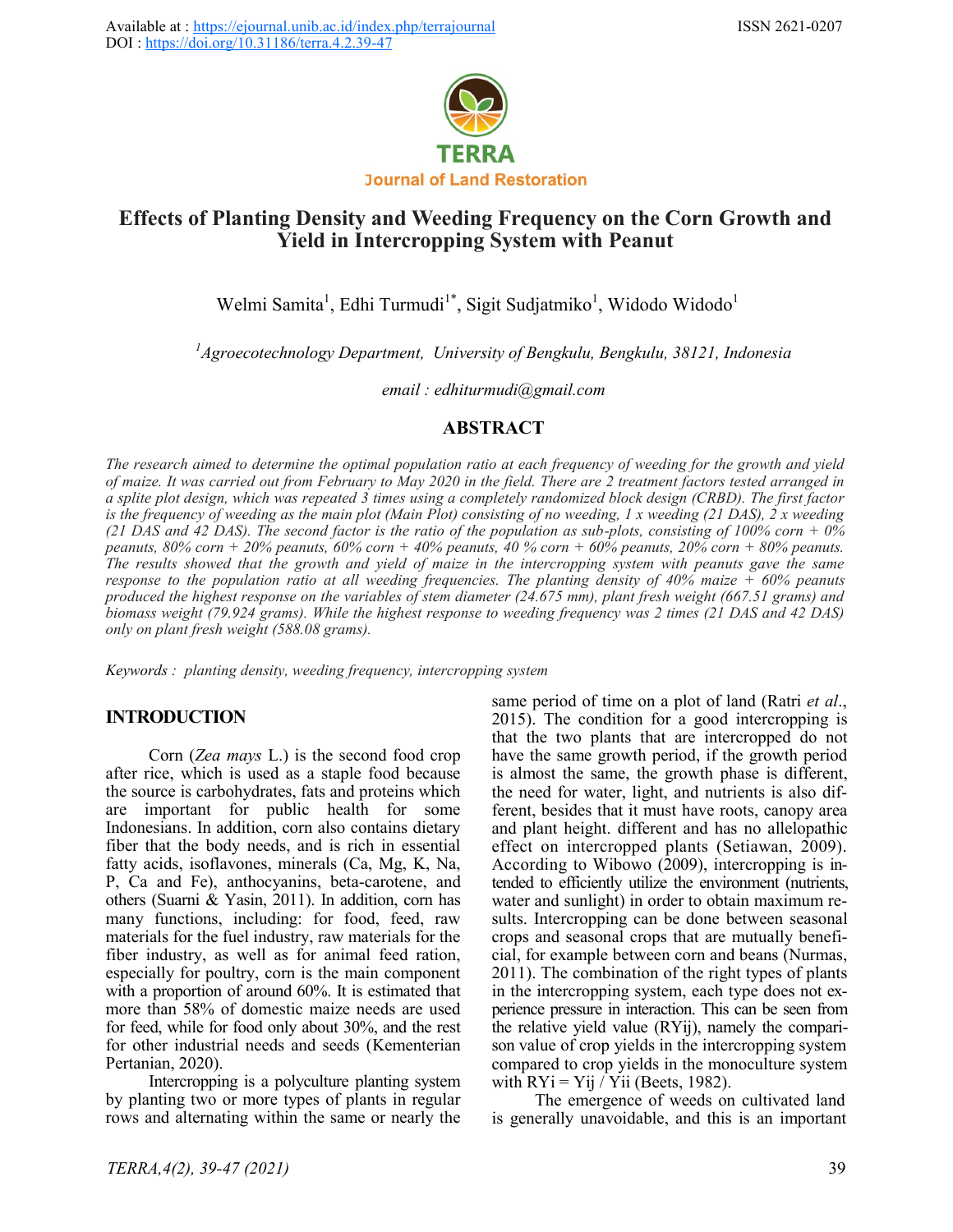problem because it can inhibit growth and reduce crop yields. Therefore, the emergence of weeds must be controlled properly before the decline in crop yields occurs. The results of research by Dinata *et al*., (2017) showed that weeding 21 DAS (day after sowing) and 42 DAS resulted in the highest growth and yield of maize plants. Likewise, weed control in the intercropping system between peanuts and cassava which is carried out at the age of 14 DAS and 28 DAS also gives the highest crop yields (Hardiman *et al*., 2014). Meanwhile, according to research Sena *et al*. (2018) weeding at 14, 28 and 42 DAS in the intercropping land of sweet corn and peanuts is more effective in controlling and suppressing weed growth. From the research results, Fadhillah *et al*. (2018), the frequency of weeding had a significant effect on the increase in the size of the parameters for the number of leaves, stem diameter, ear length, and weight of maize cobs.

Efforts to increase maize yield through the double cropping system can be constrained by competition between similar and different types of plants. To avoid competition, it is necessary to arrange an appropriate population ratio so that the two plants can grow well. Apart from competition between corn and peanut crops, competition also occurs with weeds. The emergence of cropping systems can reduce crop yields if not controlled properly. The appropriate frequency of weeding must be determined so that the presence of weeds does not become a strong competitor for maize and peanuts in the utilization of nutrients and space for growth so that growth and development of maize plants remain optimal. Therefore, it is necessary to conduct research on the population ratio between maize and peanut plants and the frequency of weeding in the intercropping system to obtain high growth and yield of maize. The research objectives were to determine the optimal population ratio at each frequency of weeding to the growth and yield of maize, determine the optimal population ratio in the intercropping system with peanuts to the growth and yield of maize, determine the appropriate frequency of weeding on the growth and yield of maize.

# **MATERIALS AND METHODS**

## *Research Implementation*

This research was conducted from February to May 2020 in residential land with ultisol soil types at an altitude of  $+10$  meters above sea level, located in Gang Juwita Kanan 2 Kandang Limun, Muara Bangkahulu District, Bengkulu City.This research was conducted in the form of a field experiment using a completely randomized complete block design (RCBD) to test 2 treatment factors arranged in a split plot design. The first treatment factor is the frequency of weeding as the main plot, namely:

- $G_0$ : 0 x weeding (without weeding)
- $G_1$ : 1 x weeding (21 DAS)
- $G_2$ : 2 x weeding (21 DAS and 42 DAS)

The second treatment factor, the planting density of sweet corn and peanuts as subplots consisted of:

- $P_1$  : 100% corn + 0% peanuts
- $P_2$ : 80% corn + 20% peanuts
- $P_3$ : 60% corn + 40% peanuts
- $P^4$  : 40% corn + 60% peanuts
- $P_5$ : 20% corn + 80% peanuts

Thus, there were 15 treatment combinations that were repeated 3 times and repeated as a group, so that 45 experimental units were obtained. 100% population of maize is 50,000 plants per hectare, while 100% population of peanuts is 200,000 plants per hectare.

## *Research Stages*

Land preparation is done by clearing the land from weeds using sickles. Soil processing is done manually by hoeing until the soil becomes loose, even, and clean of weeds and plant debris. Then it is made into plots with each size 250 cm x 200 cm. between mapped in the form of a syringe for drainage. Manure is applied 1 week before planting at a dose of 10 tons per hectare. Manure is weighed using a manual scale according to the dose, then sprinkled on the ground and mixed with the soil evenly using a hoe. The seeds used in this study are the Bisi-18 variety, while the peanut seeds were the Talam 3 variety. The seeds were selected which had the characteristics of normal size, healthy, intact, and had been tested for the viability of 86% for corn seeds, while peanut seeds were 96%. Planting of corn and peanut seeds are planted simultaneously in alternating rows and evenly distributed with the number of seeds of each type according to treatment. The seeds are inserted into the planting hole, which is made by cutting 1 seed as deep as 3 cm per hole and adding 5 Carbofuran seeds, then the planting hole is covered with soil. Fertilization is conducted in an array 5 cm apart from the plant row and then immersed in the soil as deep as 3 cm when the plants are 14 DAS. The types and doses of fertilizers used are presented in Table 1 below. Plant care which is carried out includes, irrigation is carried out in the morning and evening using well water that is poured using gembor on the plants and the growing media around them. Irrigation is not done when it rains, which makes the soil wet. Weeding is carried out according to the treatment, by pulling out all weeds using a pick and removing them, so that the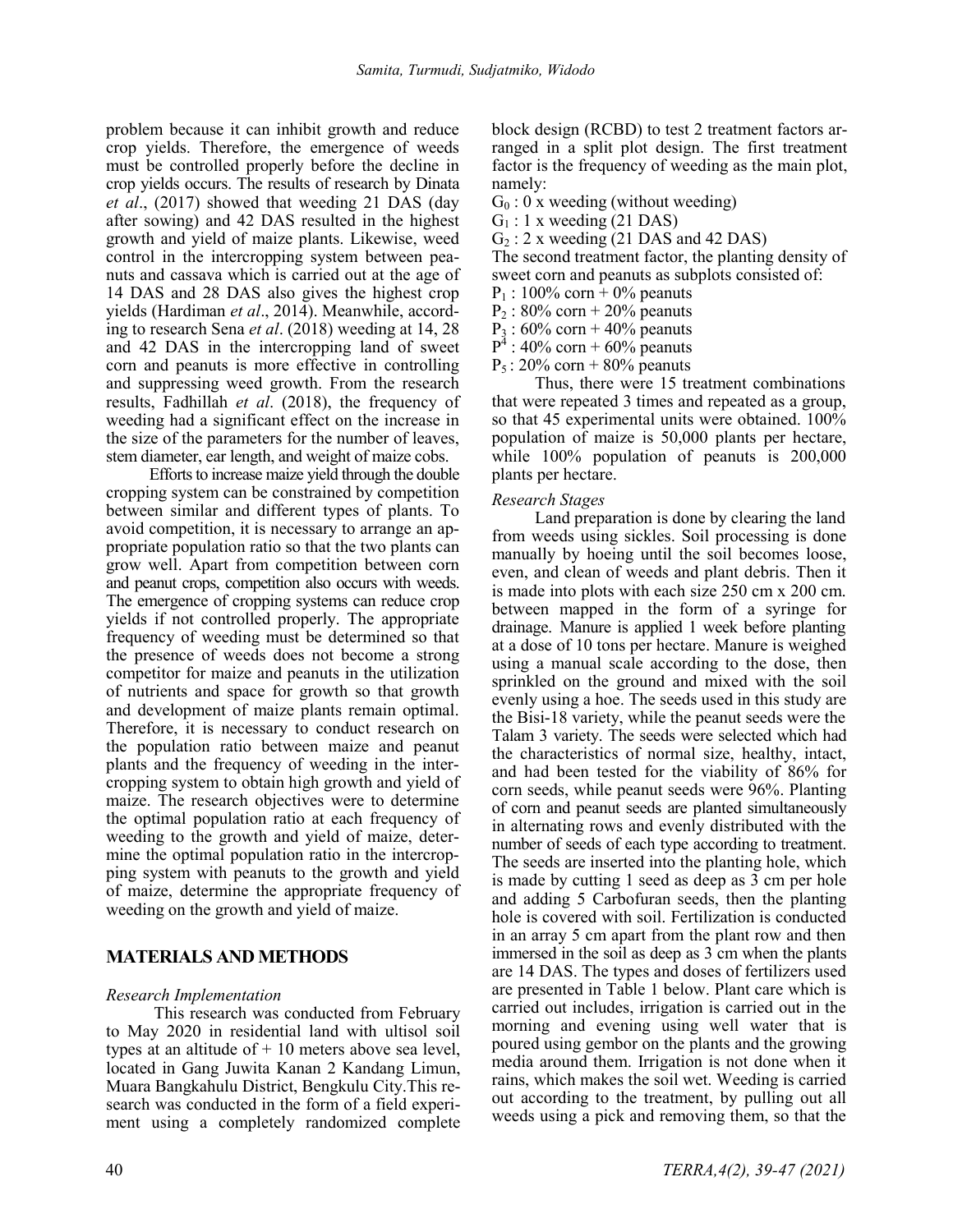plot of land is clean from weeds. Embroidering is carried out at the age of 7 DAS, by replanting healthy seeds into planting holes where the seeds do not grow or grow abnormally. Chemical control of pests and diseases in corn and peanuts. The attack by the fungus *Fusarium sp* (leaf blight) on peanut plants is controlled by spraying a fungicide solution made from the active ingredient Mankozeb at a dose of 45 grams/tank of 15 liters. Spraying is done once a week to all parts of the plant. The control of caterpillar and grasshopper pests by spraying an insecticide solution containing the active ingredient Deltamethrin at a dose of 5 mL/L to the entire plant at intervals of once a week. Harvesting of maize is carried out after showing the harvest criteria, namely: the cobs or husks begin to dry out. The color of the corn kernels is dark yellow, when the seeds are pressed with a nail it doesn't leave a mark. In addition, the stalks and leaves of the corn have turned yellow and the corn plants are 105 DAS old. Harvesting is done by breaking the cob from the trunk then peeling the cob by removing the cob and then drying it in the sun for 3 days. Cob that has dried, the seeds are flaked. Measurement to obtain data from the research results, observations were made on 5 sample plants in each experimental unit that had been determined randomly. Each sample plant is attached with a marker label which is labeled with the sample code.

The measured variables include, Plant height was measured from the base of the lower stem from the soil surface to the highest leaves by budding using a meter at the age of 3 MST until male flowers appeared at 10 day intervals, namely at 21 DAS, 31 DAS, 41 DAS and 51 DAS. Number of leaves (strands) counted were leaves that had opened perfectly marked by the presence of leaf tongues. Counting the number of leaves started from 21 DAS with an interval of 10 days until flowers appeared, namely at 21 DAS, 31 DAS, 41 DAS and 51 DAS.Leaf area measured can be done using the formula p x l x 0.75 (Susilo, 2015). Measurements are made using a meter by measuring the length of the leaves from the axillary to the tip of the leaves, while the width of the leaves is measured at the middle of the leaf that is the widest. All leaves in the sample plants were measured in the maize hair exit phase (silking), which is when the plants were 55 DAS.The diameter of the stems (mm) was measured at harvest using a digital caliper on the second book from above ground level.The weight of the complete cob (g) was observed by weighing it using digital scales.The weight of the cob (g) was observed by weighing it after the weights were removed using a digital scale.The weight of the shelled seeds (g) of the plant was observed after the seeds were peeled or separated from the cobs

and then weighed using a digital scale.The weight of 100 seeds (g) was observed by weighing using a digital scale as many as 100 corn kernels which were taken randomly.Plant fresh weight (grams), the fresh weight of the plant was measured all parts of the plant from the roots to the top of the plant without cobs using digital scales. Previously, the roots of the corn plant were cleaned from the ground using water. Biomass weight (grams) was carried out when the plants were harvested by weighing all parts of the plant except for cobs that had been oven at  $80<sup>0</sup>C$  for up to 48 hours using analytical scales.

## *Effective root nodules of peanut plants*

Effective nodules were observed in the final vegetative phase when the plants were 40 DAS. The observation of the number of nodules was carried out by digging around the sides of the plant hole to avoid the roots remaining in the soil. Then the roots were cleaned with water first until the soil was released from the roots, then the effective nodules were counted manually with the characteristics of effective nodules attached to a single root and pink when cleaved. The data obtained were analyzed using Analysis of Variance (ANOVA) at a test level of 5%. Data that had a real effect was carried out further tests using the Duncan Multiple Range Test (DMRT) at the test level of 5%.

## **RESULTS AND DISCUSSION**

## *Overview of Research*

The climatic conditions at the research location during the experiment were the amount of rainfall per month, respectively 351 mm, 406 mm, 366 mm, and 321 mm. The average air temperature is  $27.8 \text{ °C}$ ,  $27.4 \text{ °C}$ , 27.6  $\degree$ C, and 27.8  $\degree$ C. The mean relative humidity (RH) of air was 81%, 84%, 86%, and 84%, respectively, and the sun's irradiation intensity, respectively, 67%, 67%, 74%, and 63%. From climate data, it is known that the rainfall that occurs is quite high for the growth of maize plants which requires a minimum rainfall of 8 mm, a  $\frac{1}{2}$  maximum of 200 mm month<sup>-1</sup> (Barnito, 2009). The condition of maize plants at 20 DAS experienced abnormal growth where the dwarf maize plants and their leaves turned yellow because some plots in the experimental land were flooded due to heavy rains which caused the soil to compact. This puddle occurs due to poor drainage channels and sedimentation of material (sand) which is carried by the flow of rainwater during heavy rains so that water does not flow into the sewer. This is overcome by repairing water channels between plots and drainage channels and then burying the soil around the plant roots after weeding 21DAS so that the mapped soil is not solid. The drainage channel is repaired every time it rains. After the plants are 30 DAS, the maize plants start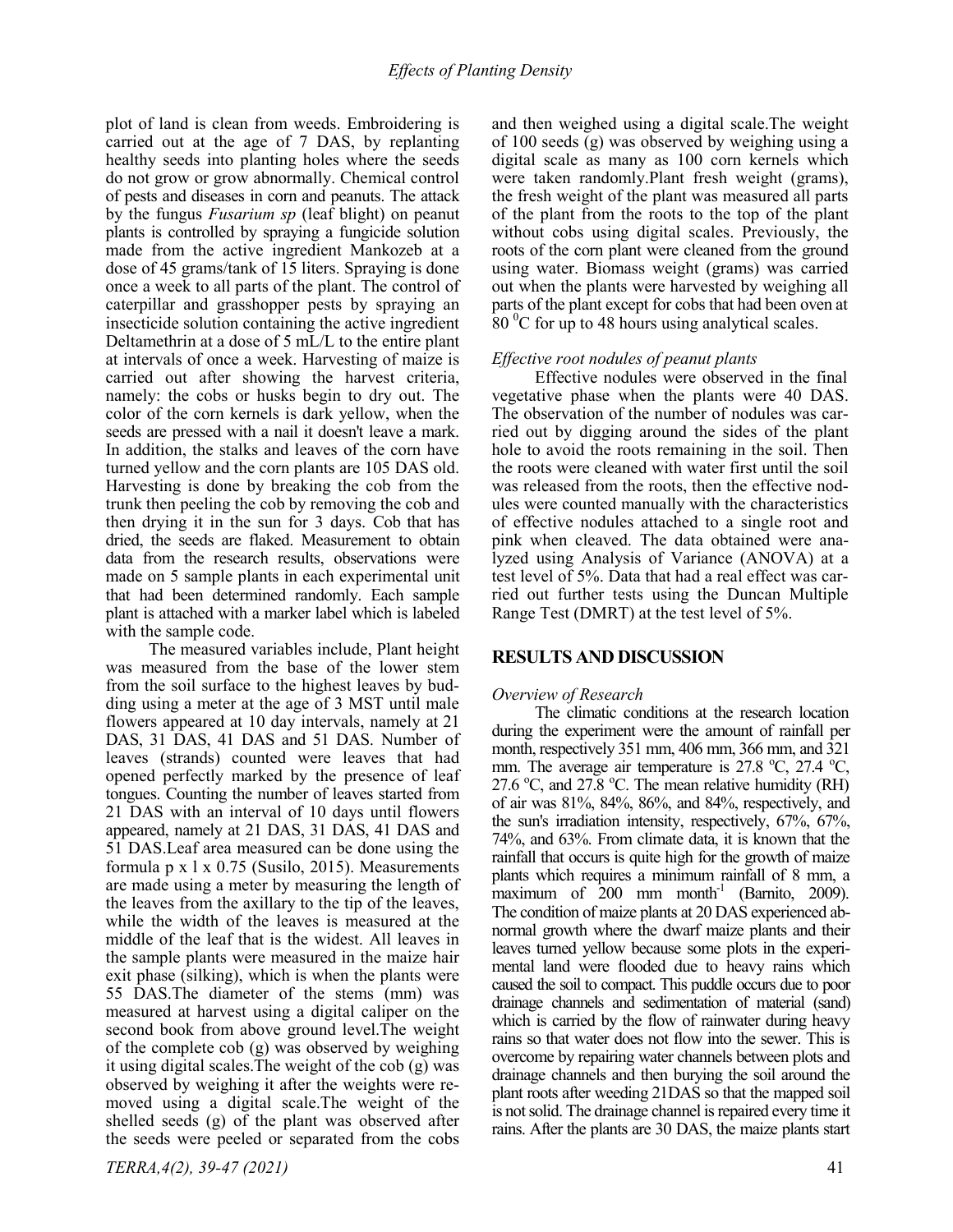to return to normal and the leaves have started to return to green. When the plants were 18 DAS, the corn and peanuts were attacked by the fungus Fusarium sp, namely leaf blight, then sprayed with a fungicide made from the active ingredient Mankozeb at a dose of 45 grams  $\text{tank}^{-1}$  of 15 L. Spraying is done once a week by spraying all parts of the plant so that it is not infected. Apart from being attacked by fungus, corn plants are also attacked by caterpillars and grasshoppers that eat the young leaves and shoots, resulting in perforated and irregular plant leaves. Caterpillars and grasshoppers were controlled with an insecticide containing the active ingredient Deltametrin at a dose of 5 mL  $L^{-1}$  which was sprayed throughout the plant at intervals of once a week.

#### *Analysis of Variance*

The results of the analysis of the diversity of the growth and yield variable data included: plant height, number of leaves, stem diameter and total leaf area per plant, the weight of cob with weight, the weight of cob without husks, the weight of shelled seeds per plant, the weight of 100 seeds, fresh weight of plants and the summarized biomass weights are presented in Table 1.

Table 1. Summary of the results of the variance of the effect of population comparisons and frequency weeding the growth and yield of corn in the system

|                                                 | Ratio of mean squares (F value) | Coefficient                    |                               |                       |  |
|-------------------------------------------------|---------------------------------|--------------------------------|-------------------------------|-----------------------|--|
| Variable of<br>Corn                             | Planting<br>density<br>(P)      | Frequency<br>of weeding<br>(G) | Interaction<br>$(G \times P)$ | of variance<br>$(\%)$ |  |
| Plant height 51<br><b>DAS</b>                   | $1.140$ ns                      | $0.051$ ns                     | $1.590$ ns                    | 19.09                 |  |
| Number of<br>leaves 51DAS                       | $0.398$ ns                      | $0.047$ ns                     | $1.008$ ns                    | 23.73                 |  |
| Total leaf area<br>planted                      | $2.461$ ns                      | $0.123$ ns                     | $0.452$ ns                    | 21.02                 |  |
| Rod diameter                                    | 4.959 **                        | $6.806$ ns                     | $1.320$ ns                    | 7.79%                 |  |
| Cob weight                                      | $0.663$ ns                      | $0.108$ ns                     | $0.661$ ns                    | 8.85%                 |  |
| Cob weight<br>without grind                     | $0.434$ ns                      | $0.072$ ns                     | $0.519$ ns                    | 19 46%                |  |
| The weight of<br>the shelled<br>seeds per plant | $0.256$ ns                      | $0.071$ ns                     | $1.035$ ns                    | 17.86%                |  |
| Weight of 100<br>seeds                          | $0.258$ ns                      | $0.065$ ns                     | $1.222$ ns                    | 10.83%                |  |
| <b>Plant freshness</b>                          | 5.890 **                        | 43.028 **                      | $0.966$ ns                    | 7.65%                 |  |
| Weight of<br>biomass                            | 5.553 **                        | $0.920$ ns                     | $1.070$ ns                    | 12.46%                |  |
| F Table                                         | 2.78                            | 6.94                           | 2.36                          |                       |  |
|                                                 |                                 |                                |                               |                       |  |

(\*) Significantly different, (ns) Not significantly different

42 *TERRA,4(2), 39-47 (2021)*

7.65% - 23.73%. The lowest value range was on the plant fresh weight variable, while the highest coefficient value for the variable number of leaves was 51 DAS. The coefficient of variance (CV) can be interpreted as a description of the level of population diversity of an experiment. The coefficient of diversity also shows the level of validity of an experiment. The results of the analysisof variance on the observed variables (Table 1) showed that there was no significant interaction between the population ratio and the frequency of weeding for all growth and yield variables of maize. This shows that the response of the growth and yield of maize to the ratio of the population in the intercropping system with groundnut is not affected by the frequency of weeding. In this intercropping system, the maize plant has a higher habitus. This is presumably because the population ratio between the two plants is tight, if the maize population decreases it is offset by an increase in the peanut population. Vice versa, when the maize population increases, the peanut population also decreases. This is related to the growth of weeds that can be suppressed because of the canopy of corn and peanut leaves that cover each other in each treatment which results in sunlight being unable to continue to the weeds that grow underneath so that the plant population ratio does not significantly affect the frequency of weeding. Moenandir (1993) suggests that the presence of intercropping plants in the space between rows is expected to suppress the growth of weeds so that weeds will be controlled indirectly and are expected to reduce competition with the main crop. Arrangement of plant density and population ratio is one way of controlling weeds with a cultivation system. The results of the research by Pujisiswanto & Hidayat (2008) stated that the population of 75% peanuts (plant spacing 40 cm x 10 cm) was able to control weeds well compared to other treatments, this was due to the density of the peanut plants so that the incoming sunlight hit the low soil. allows weeds not to grow properly.

The observed variable data for the maize plant being tested had a coefficient of variability ranging from

In the intercropping system to get a combination of plants, many factors must be considered, especially competition between mixed plants, both for growth and in plant development. In this case, the intercropped plants will have a relationship or are called interactions. There is a competitive interaction, namely when one plant blocks growth or competes with other plants in the utilization of nutrients, water, oxygen, and sunlight. It is complementary, that is, if each plant will grow and produce better than monoculture plants (Wibowo, 2009).

The treatment of planting density and frequency of weeding on stand-alone maize does not affect the two of them. The independent population comparison treatment showed a significant effect on the variables of stem diameter, fresh weight, and weight of biomass, while the other variables had no significant effect. Furthermore, the frequency of weeding has no significant effect on most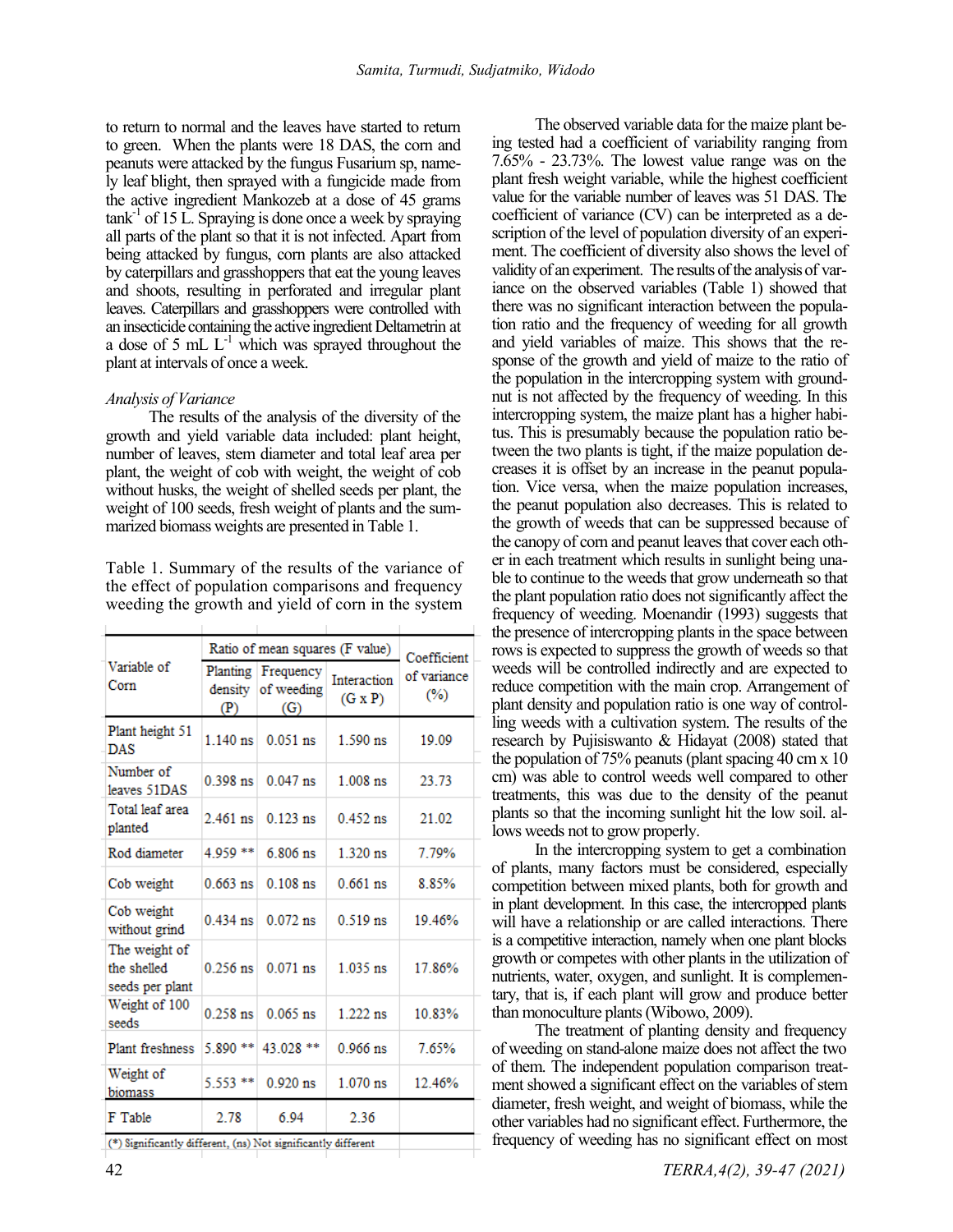of the growth and yield variables of maize with the weight of streaks, which shows a significant difference.

## *The Effect of Planting Density on Corn Growth and Yield*

The treatment of planting density that gave significant differences to the growth and yield variables of maize was carried out by the Duncan's Multiple Range Test (DMRT) which was presented in Table 2.

Table 2. Effect of planting density on stem diameter, plant fresh weightand biomass weight

| Planting                                     | Stem diameter | Plant fresh | Weight of   |
|----------------------------------------------|---------------|-------------|-------------|
| density                                      | (mm)          | weight (g)  | biomass (g) |
| $P_1 \cdot 100\%$<br>$corr + 0\%$<br>peanuts | 21.397 b      | 489.044 b   | 63.577 c    |
| $P_2$ : 80%<br>$corr + 20\%$<br>peanuts      | 21.595 b      | 519.267 b   | 71.182 bc   |
| $P_3:60\%$<br>$corr + 40%$<br>peanuts        | 22.915 b      | 512.711 b   | 65.544 c    |
| $P_4:40%$<br>$corn + 60%$<br>peanuts         | 24.675a       | 667 511 a   | 79.924 a    |
| $P_5 \cdot 20\%$<br>$corr + 80\%$<br>peanuts | 22.877 b      | 543.244 b   | 76.598 ab   |

 $-$ significant difference at the 5% level of  $DMRT$ 

The diameter of maize stalks in the P4 population comparison treatment (40% maize +  $60\%$ ) peanuts) gave the largest yield (24.675 mm) compared to other treatments because the spacing between maize plants was wider (75 cm x 50 cm). research by Efendi & Suwardi (2010) states that the more tenuous the maize population can increase the growth of stem diameter, on the contrary, if the dense maize population will suppress the growth of stem diameter. This is also similar to the research of Sarifi *et al*. (2009) stated that the denser the plant population can reduce the growth of stem diameter.

Based on Table 2 above, it can be seen that the ratio of P4 population (40% maize  $+60\%$  peanuts) with a spacing of 75 cm x 50 cm produces the highest plant fresh weight, which is 667.511 grams. This is in line with Widiyono's research (2010) which states that the variable fresh weight of maize gives the highest yield in the population ratio with the widest spacing of 70 cm x 40 cm compared to other treatments. Similar to the diameter of the maize stalks, the more plant population will provide optimal plant fresh weight as the plant stems grow.

Likewise in plant biomass variables, it can be seen that the ratio of P4 population (40% maize + 60% peanuts) with a spacing of 75 cm x 50 cm gives the highest yield, namely 79.924 grams. x 40 cm gave the highest biomass yield compared to other treatments. Biomass is the weight of all organisms which is usually expressed in dry weight or unit area, the living material produced by plants that are free from the influence of gravity so that it is constant (Sitompul & Guritno, 1995). The use of dry weight as a growth observation variable is because the plant's fresh weight fluctuates depending on humidity conditions. Meanwhile, the tissue that has dried up because it has experienced a very large loss of fresh weight, the measured plant weight will be constant. Plant dry weight is the result of photosynthesis, if the dry weight of the plant is known, it can be seen the ability of the plant to produce photosynthate (Goldsworthy & Fisher, 1992).

Statistically (Table 1) that the planting density has no significant effect on the maize plant variables, namely plant height, number of leaves, total leaf area of the plant, weight of cob with weight, the weight of cob without husk, weight of shelled seeds per crop, and weight of 100 seeds (Table 3). However, there is a tendency that the ratio of P4 population (40% maize  $+60%$  peanuts) produces a higher average than the ratio of P5 population  $(20\% \text{ maize} + 80\% \text{ peanus})$  with the largest population of peanuts.

This is presumably because the peanut plant population at P5 is too dense so that peanuts become a competitor for maize in the utilization of nutrients, water, sunlight, and growing space, although the root system is different the root area is the same. In addition, peanuts are not able to contribute the N fixation to maize because they are still lacking to meet the needs of the plants themselves so that the peanut plants take nutrients from the soil to compete with corn plants. It can be seen from the low number of effective root nodules of peanut plants ranging from 16.33 - 47.33 which affects the anchoring of N elements from the air. According to Arimurti (2000), Rhizobium's ability to fix nitrogen from the air was influenced by the size of root nodules and the number of root nodules. The bigger the nodule or the more root nodules that form, the more nitrogen that can be fixed.

According to Bakkara (2010), regulating the plant population is an important factor to get maximum results, because the appropriate population regulation will be able to achieve maximum production as well.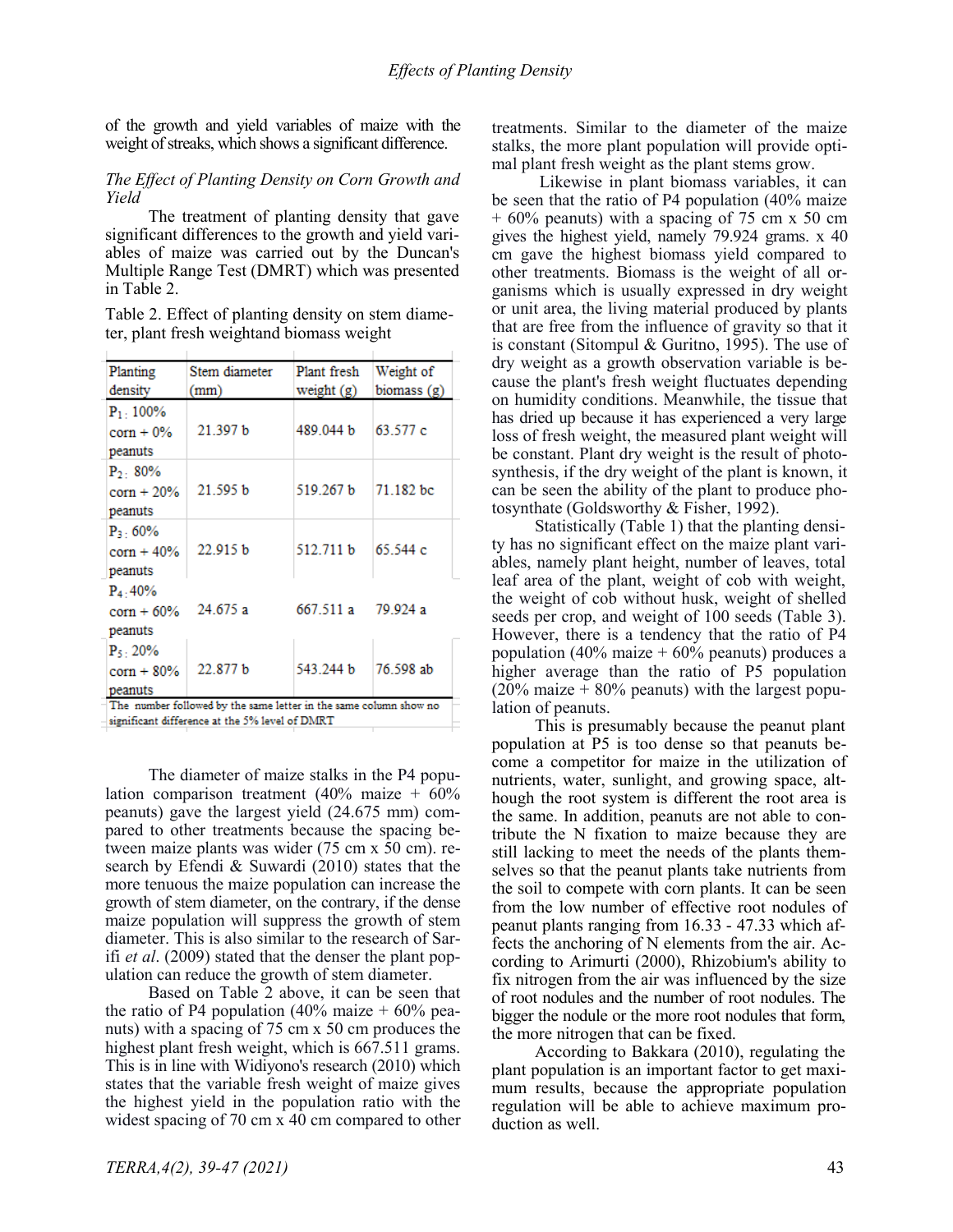|                                     | $PH$ (cm) | NL        | LA              | EW     | <b>WCNH</b> | <b>SWP</b> | W100S |
|-------------------------------------|-----------|-----------|-----------------|--------|-------------|------------|-------|
| Planting density                    |           | (strands) | $\text{cm}^2$ ) | (g)    | (g)         | (g)        | (g)   |
| P1: $100\%$ corn + $0\%$<br>peanuts | 188.21    | 9.78      | 5249.65         | 280.58 | 235.67      | 163.89     | 31.07 |
| P2: $80\%$ corn + $20\%$<br>peanuts | 191.46    | 9.76      | 4853.33         | 276.87 | 226.73      | 165.47     | 30.91 |
| P3: $60\%$ corn + 40%<br>peanuts    | 196.08    | 10.20     | 3781.71         | 266.64 | 226.84      | 155.44     | 31.09 |
| P4: $40\%$ corn + $60\%$<br>peanuts | 200.41    | 10.44     | 5402.35         | 305.29 | 249.93      | 167.44     | 32.18 |
| P5: 20% corn + 80 %<br>peanuts      | 167.29    | 9.16      | 4826.34         | 278.38 | 227.69      | 159.20     | 31.93 |

Table 3. Average effect of planting density on plant height (PH), leaf of number (NL), total leaf area total (LA), ear weight (EW), weight of cob without husk (WCNH), seeds weight per plant (SWP), weight of 100 seeds (W100S)

The higher the plant population density, the higher the competition between plants for nutrients and light. If the population increase is still below the threshold for crop competition, then an increase in production will be achieved in a denser population. The competition that arises in population comparisons between two types of intercropping plants is a problem that must be considered. The impact of competition on main and intercrops can reduce plant growth and yields compared to monoculture plant growth and the yield of the population ratio is not correct (Zuchri, 2007). According to research by Pasau *et al*. (2008), the optimal population ratio for intercropping corn and peanuts is 50% maize (40 cm x 80 cm spacing) and 50% peanuts (40 cm x 40 cm spacing).

## *The ratio of the yield of peanut in the intercropping system with corn plants*

The yield ratio is the value of the ratio of crop yields in the intercropping system compared to the yields of plants in the monoculture system. The yield ratio value can be used as a basis in determining whether or not a type of plant is suitable for intercropping. The relative yield value can be calculated from the yield data per plant by producing the relative yield value (Ryi), namely the ratio of the yield size of plant i per individual in the intercropping system with the yield of the monoculture. Or with the formula:

Ryi = (yij per individual)/(yii per individual)

Plant type i is suitable for intercropping if the value (Ryi) is  $> 1$ . Thus the yield per individual species in the intercropping system (Yij) is greater than the yield per individual type i in the monoculture system (Yii). This shows that type i plants can benefit from the intercropping of interactions with other types of plants . The relative yield value of plant i per plot (RYi) is the ratio of the yield size of plant i per plot in the intercropping system with the yield of monoculture in the same plot. or with the formula:  $RYi = (Yi)$  per plot)/ $(Yii$  per plot). Type i plants are suitable for intercropping if the ratio of yield per plot  $(RYi)$  > 0.5 The value of yield per plot  $(RYi)$  = 0.5 means that the yield of type i plants of 0.5 intercropping is equivalent to the yield of type i plants covering an area of 1 in the monoculture or equivalent to the ratio of the population. (Beets, 1982).

Based on the relative yield value of maize in Table 4, it can be seen that the four population comparisons have relative yield values per corn plant ranging from 0.95 to 1.02 or an average of 0.99. Meanwhile, the results are almost the same as the population comparison. This shows that in the intercropping system with groundnut plants, corn plants do not benefit from or are not subject to pressure from the existence of peanut plants.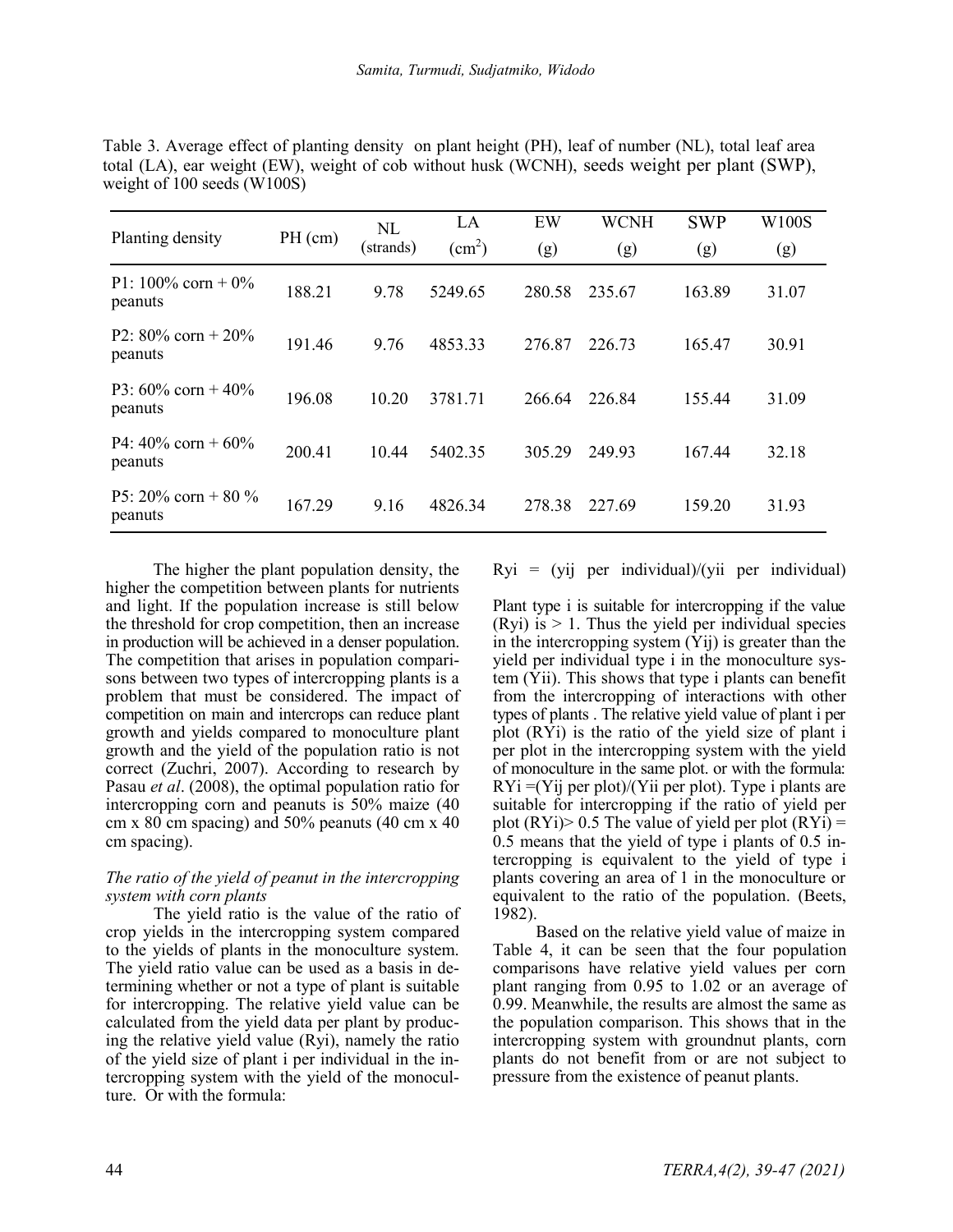| Planting density                  | Weight of corn<br>kernels / plant<br>(grams) | Relative yield per<br>plant of corn | Weight of corn<br>kernels/plot<br>(grams) | Relative yield per<br>plot of corn $(\% )$ |
|-----------------------------------|----------------------------------------------|-------------------------------------|-------------------------------------------|--------------------------------------------|
| $P_1$ : 100% corn + 0%<br>peanuts | 163.89                                       | 1                                   | 4097.22                                   | 100%                                       |
| $P_2$ : 80% corn + 20%<br>peanuts | 165.47                                       | 1.01                                | 3309.33                                   | 81%                                        |
| $P_3$ : 60% corn + 40%<br>peanuts | 155.44                                       | 0.95                                | 2331.67                                   | 57%                                        |
| $P_4$ : 40% corn + 60%<br>peanuts | 167.44                                       | 1.02                                | 1674.44                                   | 41%                                        |
| $P_5$ : 20% corn + 80%<br>peanuts | 159.2                                        | 0.97                                | 796                                       | 19%                                        |

Table 4. Relative yields of maize

The results of the relative value also showed that the maize plant did not compete with peanuts and peanuts. It is assumed that peanuts could support the growth of maize plants. Peanut is a legume plant that can symbiosis with rhizobium which is able to bind free nitrogen in the air and can fertilize the soil (Prasetyo *et al*., 2009). Intercropping between legume (groundnut) and non-legume (maize) plants is very suitable, because legume plants can binds free N from the air through the rhizobium in the nodules (Warman & Kristiana, 2018). In addition, the rate of N fixation varies according to the stage of plant growth. N-binding activity in the atmosphere until flowering plants are slow, increasing rapidly after flowering and then decreasing after pod formation, and 80% of nitrogen has been fixed between the flowering stage and the formation of young seeds (Weber *et al*., 1971 *In* Kesumawati, 1991)

#### *The Effect of Weeding Frequency on Growth and Yield of Corn*

Plant fresh weight is a frequency treatment of weeding that has a significant effect on the growth and yield variables of maize. Duncan's Multiple Range Test (DMRT) is carried out by the followup test which is presented in Table 5.

The results of the analysis of plant fresh weight data (Table 1) showed that the frequency of weeding had a significant effect on the fresh weight of maize plants. Weeding frequency 2 times (21 DAS and 42 DAS) gave the highest plant fresh weight, namely 588.08 grams.

 Table 5. The effect of weeding frequency on fresh weight of maize plants

| Weeding frequency                                | Plant fresh weight $(g)$ |
|--------------------------------------------------|--------------------------|
| $G_0$ : 0 times weeding                          | 497.78 b                 |
| $G_1$ : 1 time weeding<br>$(21$ DAS)             | 553.20 ab                |
| $G_2$ : 2 times weeding<br>$(21$ DAS and 42 DAS) | 588.08 a                 |

The numbers followed by the same letter in the same column show insignificant differences at the 5% level of DMRT, DAS (Days After Sowing)

According to Dinata *et al*. (2017), to obtain optimal fresh weight of maize plants it is necessary to weed more than once, namely 21 DAS and 42 DAS. The results of research by Yahfi et al. (2017) also stated that the frequency of weeding 3 times at the age of 15 DAS, 30 DAS and 45 DAS resulted in the highest fresh weight of sorghum plants among other treatments. Furthermore, Fadhilah *et al*. (2018) stated that the more frequent weeding, the better the growth and yield of corn plants. Weed control carried out at 21 DAS corn was able to increase the growth of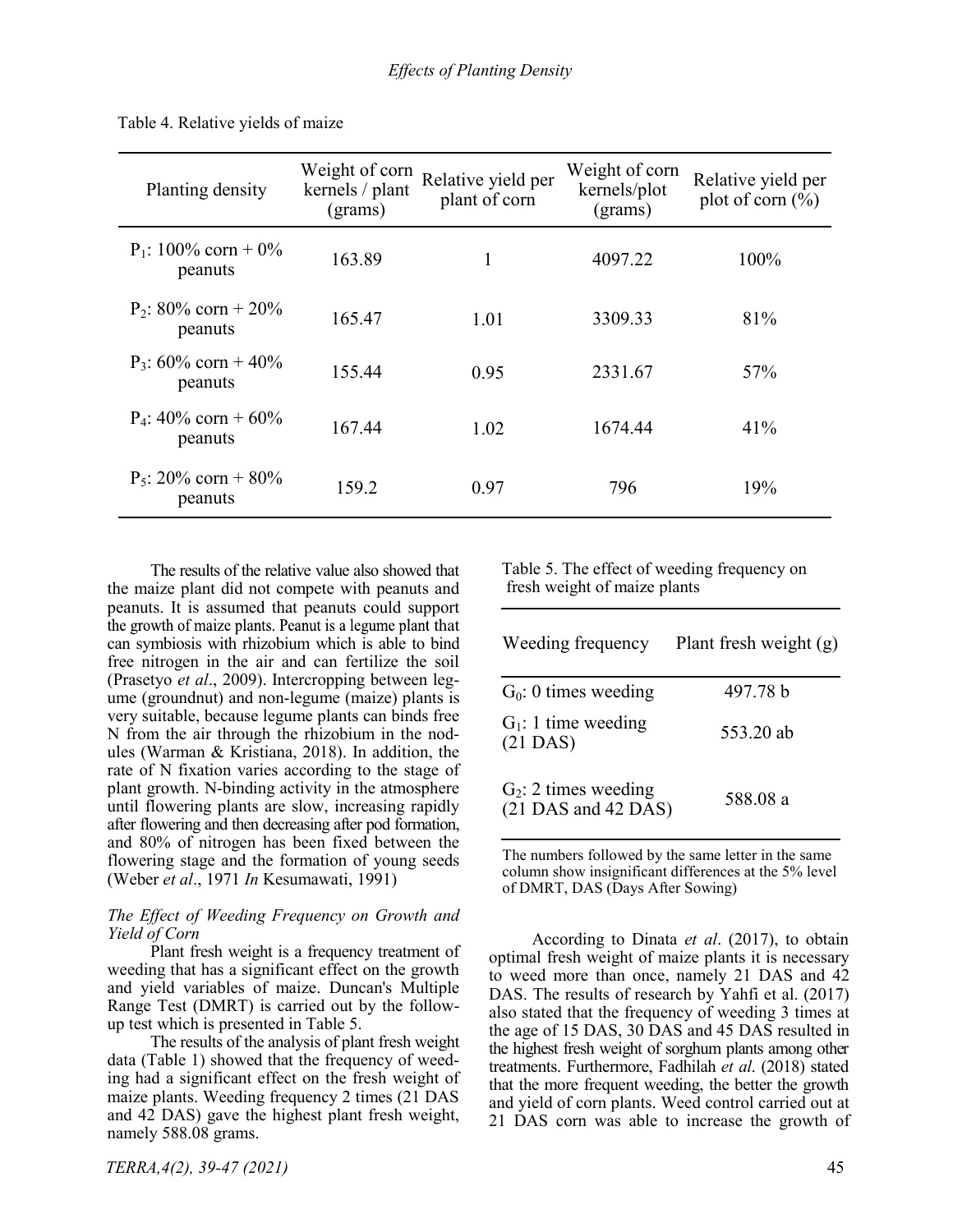maize plants due to the presence of weeds in the critical phase of maize growth. Many studies have stated that controlling weeds during the critical period of the crop is the same as controlling weeds throughout the growing period. According to Simamora's research (2008), controlling weeds at 21-28 DAP from maize gave the same results as controlling weeds along the life cycle of maize plants.

The frequency of weeding did not provide a significant difference to the growth and yield variables of maize such as plant height, number of leaves, total leaf area of plants, stem diameter, weight of weighted cob, weight of cob without husk, weight of shelled seeds and weight of biomass, but there was a tendency that at 2 times weeding frequency (21 DAS and 42 DAS) the average yield was higher than 1 time weeding (21 DAS) and without weeding gave a low average. This is because the treatment without weeding cannot control weeds in the critical period phase of the maize plant, causing high competition between plants and weeds. According to Sena *et al*. (2018), the high competition between plants and weeds will result in plants growing not optimally due to limited space to grow and the struggle for nutrients. Limited space to grow can also result in disruption of root development in absorption of elements and water in the soil. Mayadewi (2007) states that crop yields will decrease if there are weeds that grow above the tolerance threshold. The presence of these weeds can harm nearby staple crops. This is because weeds generally have high competitive power, so that their presence in the plantations must be controlled through weeding in the right time and frequency.

## **CONCLUSIONS**

Based on the results and discussion of the research, it can be concluded as follows:

The growth and yield of maize in the tumpasari system with peanuts gave the same response to the population ratio at all weeding frequencies. The comparison of the population  $(40\% \text{ corn} + 60\%)$ peanuts) gave the highest yield on the variable stem diameter of 24.675 mm, plant fresh weight with a weight of 667.51 grams and biomass weight with a weight of 79.924 grams. The relative yield per individual of maize in the peanut intercropping system of 1 indicates that the maize plant does not gain or lose in interacting with peanuts. Thus, corn can be intercropped with groundnut. The proper treatment of weeding frequency on the growth and yield of maize was twice weeding frequency (21 DAS and 42 DAS) with the highest yield on plant fresh weight variable of 588.08 grams.

Table 6.Average figures of the influence of the frequency of weeding on the growth and yield of maize

| Weeding                                               |           | NL<br>(strands) | LA                         | <b>SD</b> | <b>CW</b> | EW     | <b>SWP</b> | W <sub>100</sub> S | <b>BW</b> |
|-------------------------------------------------------|-----------|-----------------|----------------------------|-----------|-----------|--------|------------|--------------------|-----------|
| frequency                                             | $PH$ (cm) |                 | $\rm \langle cm^2 \rangle$ | (mm)      | (g)       | (g)    | (g)        | (g)                | (g)       |
| $G_0$ : No weeding                                    | 184.65    | 9.68            | 4909.99                    | 21.71     | 275.03    | 229.78 | 160.28     | 31.04              | 69.95     |
| $G_1$ : 1x weeding<br>$(21 \text{ DAP})$ ,            | 188.19    | 9.81            | 5147.86                    | 22.64     | 281.47    | 231.21 | 159.56     | 31.89              | 71.34     |
| $G_2$ : 2x weeding<br>$(21 \text{ DAP}$ and 42<br>DAP | 193.22    | 10.11           | 5166.51                    | 23.71     | 288.16    | 239.12 | 167.03     | 31.37              | 72.80     |

DAP (Day After Planting), plant height (PH), number of leaves (NL), total leaf area (LA), stem diameter (SD) (mm), cob weight(CW), ear weight (EW), seeds weight per plant (SWP), weight of 100 seeds per plant (W100S), weight of biomass (BW)